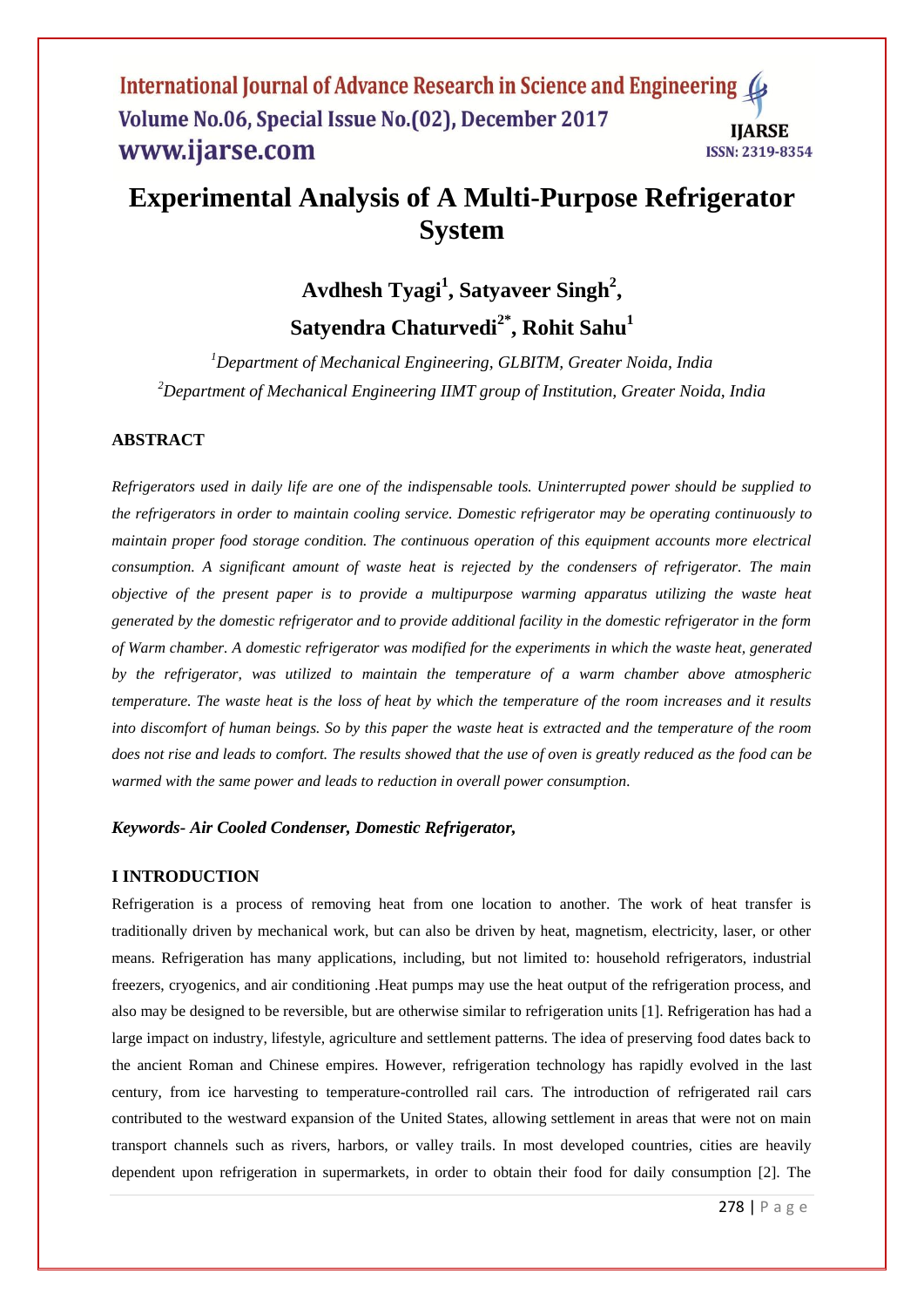#### International Journal of Advance Research in Science and Engineering Volume No.06, Special Issue No.(02), December 2017 **IIARSE** www.ijarse.com ISSN: 2319-8354

increase in food sources has led to a larger concentration of agricultural sales coming from a smaller percentage of existing farms. Farms today have a much larger output per person in comparison to the late 1800s. This has resulted in new food sources available to entire populations, which has had a large impact on the nutrition of society. The ideal vapor-compression refrigeration cycleand temperature entropy diagram is shown in the Fig. 1and Fig. 2.



**Fig 1: Schematic diagram for the ideal vapor-compression refrigeration cycle. [8]**



**Fig. 2: T-s diagram for the ideal vapor-compression refrigeration cycle. [8]**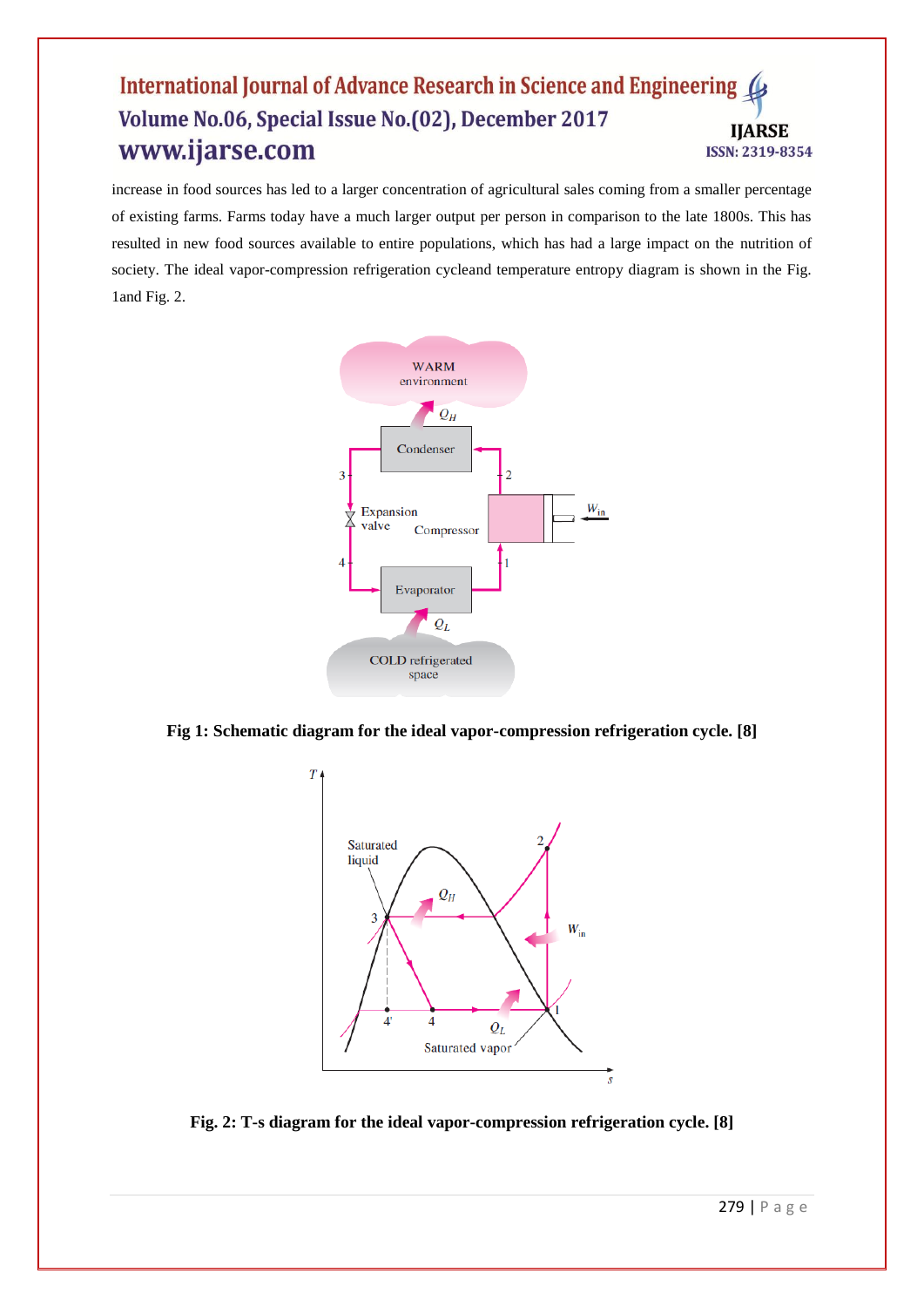### International Journal of Advance Research in Science and Engineering 4 Volume No.06, Special Issue No.(02), December 2017 **IIARSE** www.ijarse.com ISSN: 2319-8354

## **II EXPERIMENTAL SETUP**

Schematic of the multipurpose refrigerator is shown in Fig. 3. The main parts are; (i) Heating chamber, (ii) Compressor,(iii) Condenser, (iv) Expansion valve, (v) Evaporator, (vi) Thermostat, (vii) Refrigerant.

A warming chamber is placed at the top of the refrigerator. A warm chamber houses the heat exchanger coil (condenser coil) outside the refrigerator as the heating element of the warm chamber. A cabin was installed on a domestic refrigerator with condenser coils of refrigerator serving as heating coils inside the cabin. The heat exchanger coils form the heating element of this chamber. The top, left and bottom heating elements are the heat exchanger coils of the refrigerator and the compressor acts itself as the right side heating element. The warm chamber housing and the heat exchanger coil (condenser coil) were being the top, left and bottom heating elements of the Warm chamber. The Warm chamber is heated by the heat exhausted by the heating coil (condenser coil). The heat exchanger coil forms the heating element of this chamber. The top, left and bottom heating elements are the heat exchange coils of the refrigerator and the compressor itself forms/acts as the right side-heating element [6].

The maximum temperature of the chamber can be as high as  $50^\circ$  C, and the average temperature will be around 40 ° C, which is more than sufficient for most of the domestic food warming kind of applications.[4]



**Fig.3 Experimental setup**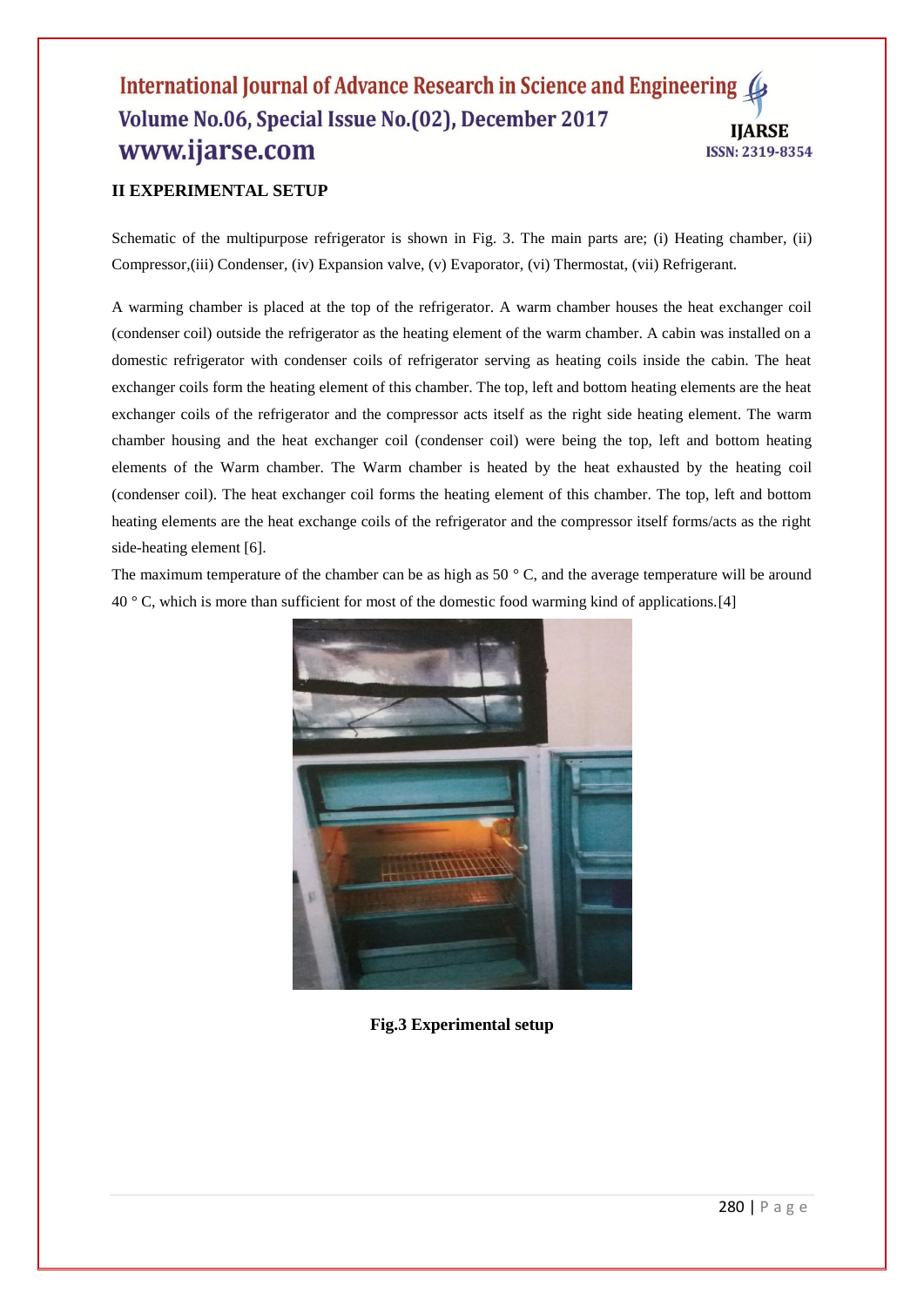#### International Journal of Advance Research in Science and Engineering Volume No.06, Special Issue No.(02), December 2017 **IIARSE** www.ijarse.com ISSN: 2319-8354

#### **Table 1: General Configuration**

| Refrigerant                              | $R-134a$        |
|------------------------------------------|-----------------|
| Mass of refrigerant                      | $200 - 225g$    |
| Pressure of refrigerant                  | 110PSIG         |
| Material of tubes                        | Copper          |
| Length of tube in condenser coil         | 720 cm          |
| Temperature in Evaporator (After 1 Hour) | $-12^{\circ}$ C |
| Length of warming Apparatus              | $50 \text{ cm}$ |
| <b>Breadth of warming Apparatus</b>      | 41.5 cm         |
| Height of Warming Apparatus              | $35 \text{ cm}$ |
| Length of Condenser Tube                 | 350 cm          |
| Thickness of Glass Wool                  | 4<br>cm         |

#### **III RESULTS AND DISCUSSION**

A multi-purpose refrigerator relates to multipurpose warming apparatus utilizing the waste heat of a domestic refrigerator. The multipurpose warming apparatus is constructed as an additional part of the refrigerator and as an additional facility and heated using the waste heat generated by the refrigerator has several household uses like food warming, domestic fermentation purposes like curd making, fermentation for Indian dishes like Idli, Dosa etc., fermentation to grow yeast and to make Western food like bread, pizza, burger etc. The general configuration and general observation of the system are shown in Table 1 and Table2.

The multipurpose refrigerator relates to multipurpose warming apparatus utilizing the Waste heat of a domestic refrigerator [7]. More particularly it relates to a chamber, which is heated using the waste heat generated by domestic refrigerator. Table 1 shows general configuration of the set up while table 2 shows general observation. The multipurpose Warming apparatus is constructed as an additional part of the refrigerator and as an additional facility and heated using the waste generated by the refrigerator has several household uses like food Warming.

| S.No.                   | <b>Time</b> | Room<br><b>Temp</b> | <b>Condenser</b><br>Temp. | Hot<br><b>Chamber</b> | Cold<br><b>Chamber</b> |
|-------------------------|-------------|---------------------|---------------------------|-----------------------|------------------------|
|                         |             | $\rm ^{\circ}$ C    | $\rm ^{\circ}$ C          | $\rm ^{\circ}$ C      | $\rm ^{\circ}$ C       |
| 1                       | 10:40       | 29                  | 40.3                      | 45                    | 03                     |
| $\overline{2}$          | 11:10       | 29                  | 43.9                      | 50                    | $-01$                  |
| 3                       | 11:40       | 29                  | 41.3                      | 40.1                  | $-02$                  |
| $\overline{\mathbf{4}}$ | 12:40       | 30                  | 51.6                      | 49.5                  | $-03$                  |
| 5                       | 13:10       | 31                  | 52.3                      | 48                    | $-04$                  |
| 6                       | 14:00       | 32                  | 44                        | 48                    | $-06$                  |

**Table 2: Temperature observations with time**

281 | P a g e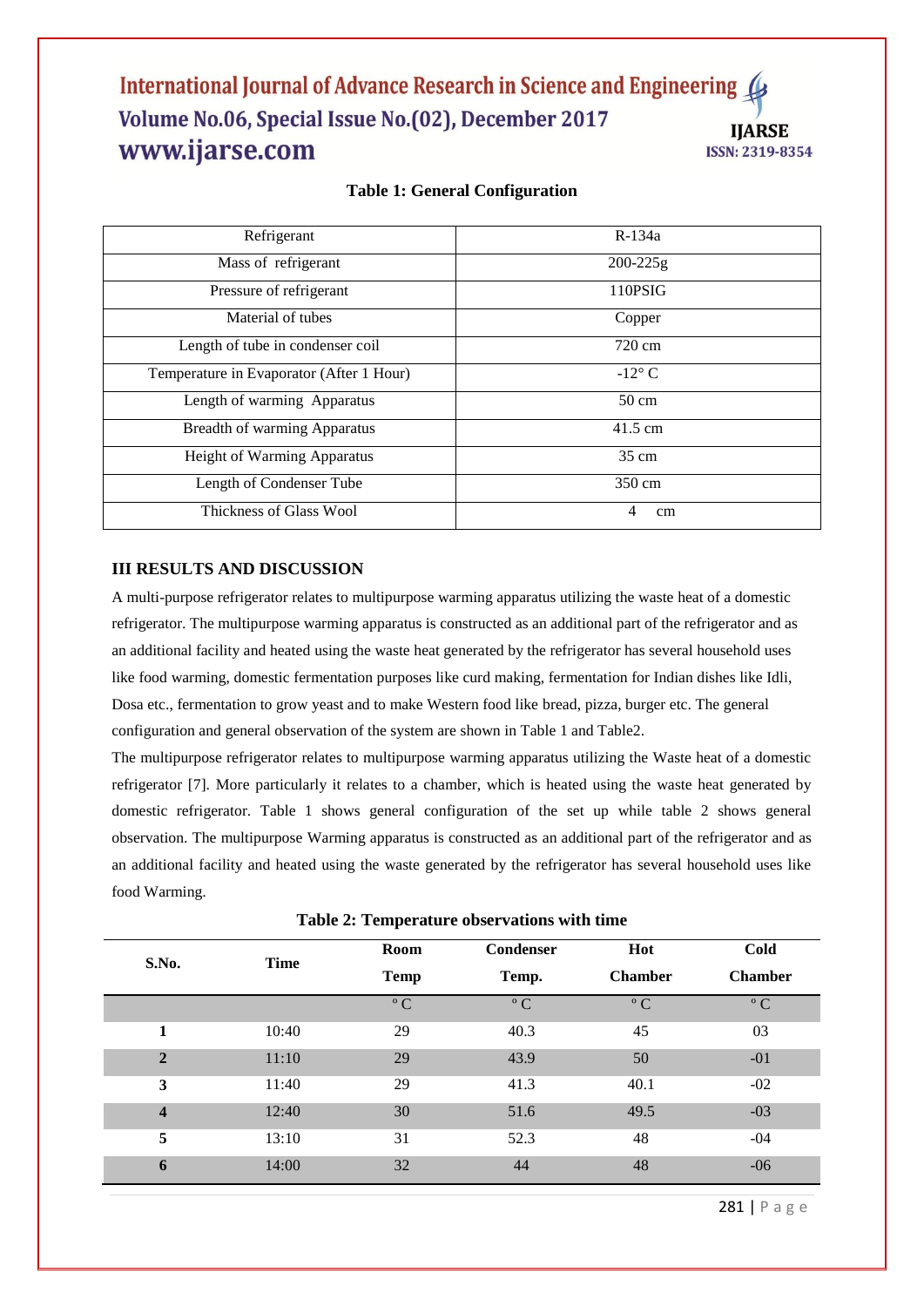#### International Journal of Advance Research in Science and Engineering 4 Volume No.06, Special Issue No.(02), December 2017 **IIARSE** www.ijarse.com ISSN: 2319-8354

#### **3.1 Advantages of multipurpose refrigerator**

- It provides a multipurpose warm chamber as an additional facility of a domestic refrigerator.
- The warm chamber is useful for good warming that is for keeping the cooked food warm for sufficiently long duration before consumption as well as warming the food removed from the refrigerator before consumption.
- The warm chamber is also useful for curd making, fermentation for making Indian dishes like Idli, Dosa etc.,making western food items like bread, pizza, burger etc. and growing yeast.
- It utilizes the waste heat generated by the domestic refrigerator and does not need and additional power supply.
- The waste heat generated by the refrigerator is the loss of heat by which the temperature of the room increases and results to discomfort to the human being. So by this project as the waste heat is extracted and the temperature of the room does not rise and leads to comfort.
- The use of oven is greatly reduced as the food can be warmed in the same power and the use of oven is greatly reduced and leads to reduction to electricity bills.

#### **3.2 Limitations**

Heating water requires much more energy than keeping food warm or making the curd. The amount of waste heat dissipated by the refrigerator may not be really useful for heating water as claimed in some patients; it may be useful for keeping the water warm.

#### **IV CONCLUSION**

From above setup of we can use the extracted heat from heat removing device(condenser) and we can see that at normal room temperature(29 º C) refrigerants absorbs heat from system and on average release heat at 45 º C in surroundings. By storing this heat we may warm a chamber at average temp (45 °C) and this warm chamber is fixed at top of the refrigerator. form table 2 we can conclude that hot chamber temperature is varying between 45 to 50 º C. this temperature range is very much sufficient for domestic fermentation purposes like curd making, fermentation for Indian dishes like Idli, Dosa etc., fermentation to grow yeast and to make Western food like bread, pizza, burger etc.